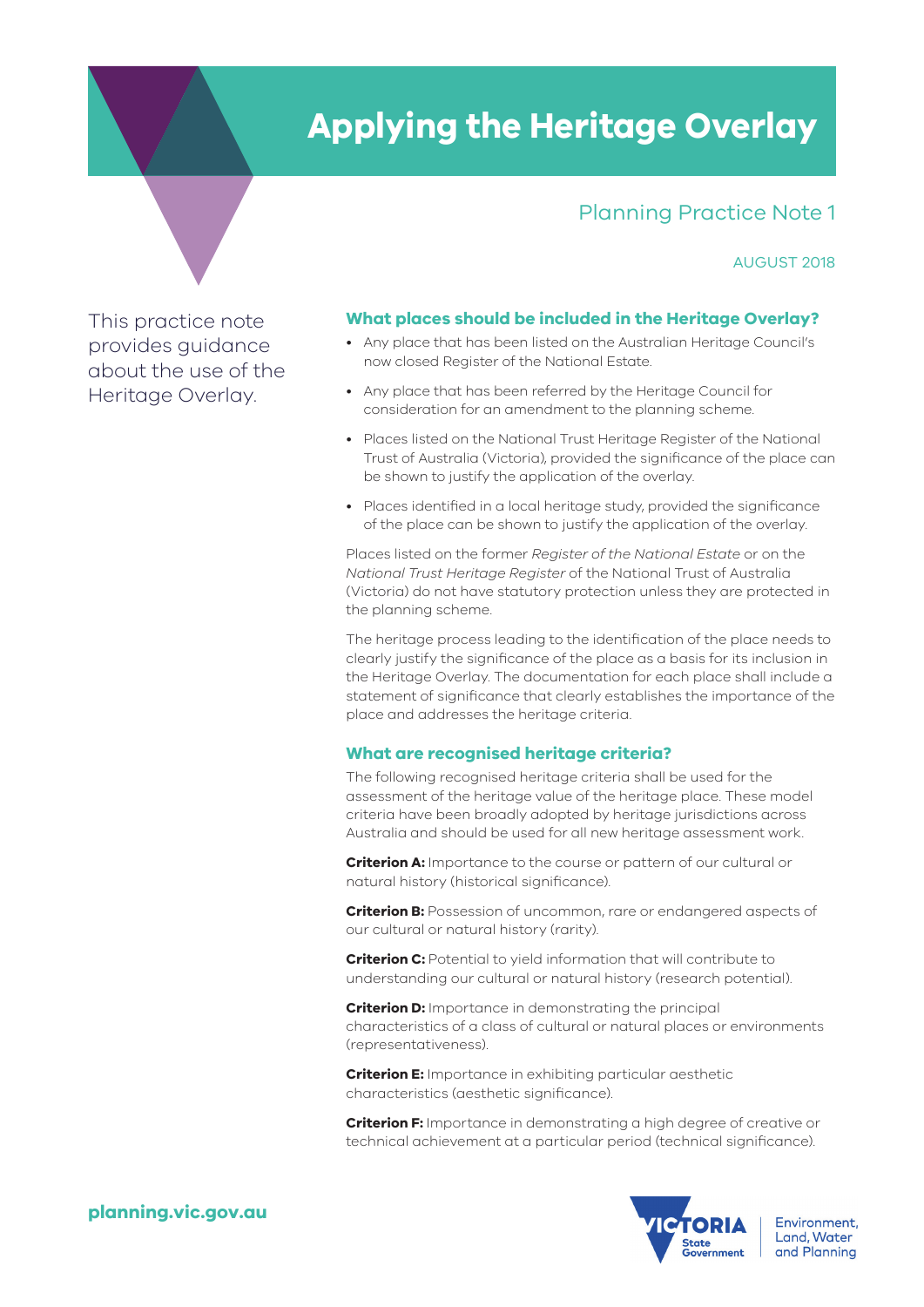

**Criterion G:** Strong or special association with a particular community or cultural group for social, cultural or spiritual reasons. This includes the significance of a place to Indigenous peoples as part of their continuing and developing cultural traditions (social significance).

**Criterion H:** Special association with the life or works of a person, or group of persons, of importance in our history (associative significance).

The adoption of the above criteria does not diminish heritage assessment work undertaken before 2012 using older versions of criteria.

The thresholds to be applied in the assessment of significance shall be 'State Significance' and 'Local Significance'. 'Local Significance' includes those places that are important to a particular community or locality. Letter gradings (for example, "A', "B', "C') should not be used.

To apply a threshold, some comparative analysis will be required to substantiate the significance of each place. The comparative analysis should draw on other similar places within the study area, including those previously included in a heritage register or overlay. Places identified to be of potential state significance should undergo analysis on a broader (statewide) comparative basis.

#### **Places of significance for historical or social reasons**

Planning is about managing the environment and its changes. An appropriate test for a potential heritage place to pass in order to apply the Heritage Overlay is that it has 'something' to be managed. This 'something' is usually tangible but it may, for example, be an absence of built form or the presence of some other special characteristic. If such things are present, there will be something to manage and the Heritage Overlay may be applied.

If not, a commemorative plaque is an appropriate way of signifying the importance of the place to the local community.

#### **Group, thematic and serial listings**

Places that share a common history and/or significance, but which do not adjoin each other or form a geographical grouping may be considered for treatment as a single heritage place. Each place that forms part of the group might share a common statement of significance; a single entry in the Heritage Overlay Schedule and a single Heritage Overlay number.

This approach has been taken to the listing of Chicory Kilns on Phillip Island in the Bass Coast Planning Scheme. The kilns are dispersed across the island but share a common significance. Group listing of the kilns also draws attention to the fact that the kilns are not just important on an individual basis but are collectively significant as a group.

The group approach has also been used for the former Rosella Factory Complex in the Yarra Planning Scheme. This important factory complex had become fragmented through replacement development making it hard to justify a precinct listing. The group listing, with a single Heritage Overlay number, has meant that the extent and significance of the complex can still be appreciated.

#### **Writing a statement of significance**

For every heritage place (that is, a precinct or individual place) a statement of significance must be prepared using the format of 'What is significant?'; 'How is it significant?' and 'Why is it significant?'.

**What is significant?** – This section should be brief, usually no more than one paragraph or a series of dot points. There should be no doubt about the elements of the place that are under discussion. The paragraph should identify features or elements that are significant about the place, for example, house, outbuildings, garden, plantings, ruins, archaeological sites, interiors as a guide to future decision makers. Clarification could also be made of elements that are not significant. This may guide or provide the basis for an incorporated plan which identifies works that may be exempt from the need for a planning permit.

**How is it significant?** – Using the heritage criteria above, a sentence should be included to the effect that the place is important. This could be because of its historical significance, its rarity, its research potential, its representativeness, its aesthetic significance, its technical significance and/or its associative significance. The sentence should indicate the threshold for which the place is considered important.

**Why is it significant?** – The importance of the place needs to be justified against the heritage criteria listed above. A separate point or paragraph should be used for each criterion satisfied. The relevant criterion reference should be inserted in brackets after each point or paragraph, for example "(Criterion G)". An example statement of significance has been prepared for guidance, see **Appendix A.**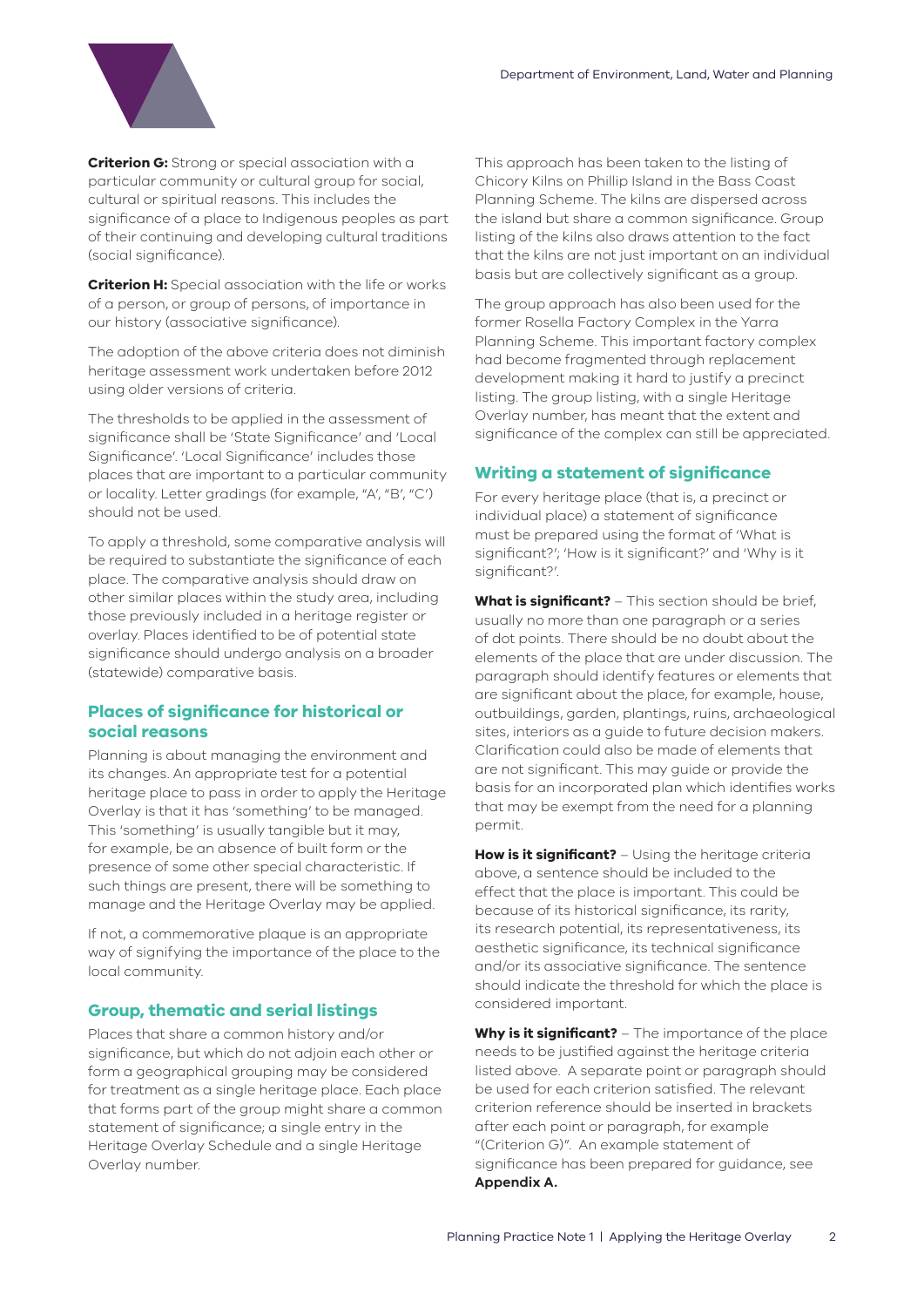

The explanatory report for an amendment that includes a place in the Heritage Overlay (or other supporting documentation accompanying a planning scheme amendment) should:

- state whether the place is a precinct or an individual place
- identify if further controls allowed by the schedule to the overlay are required such as external paint controls or tree controls (the identification of further controls should be based on the explanation of why a heritage place is significant).

#### **Incorporating, saving and displaying statements of significance** Revised

A statement of significance must be incorporated in the planning scheme for each heritage place included in the schedule to the Heritage Overlay after 31 July 2018. This requirement does not apply to a heritage place included in the schedule by an amendment prepared or authorised by the Minister for Planning under section 8(1)(b) or section 8A(4) of the *Planning and Environment Act 1987* before 31 October 2018.

However, a statement of significance may be incorporated for any heritage place included in the schedule before 31 July 2018 or by an amendment that the exemption applies to.

If a statement of significance is incorporated in the planning scheme, the name of the statement must be specified in the schedule to the overlay.

All statements of significance (incorporated or otherwise) should be securely stored in the HERMES heritage database.

Where a planning scheme amendment has resulted in the inclusion of, or amendments to, places in the Heritage Overlay, the strategic justification (that is, the heritage study documentation and statements of significance) needs to be updated. A statement of significance that has been incorporated into the planning scheme can only be changed by an amendment to the planning scheme. If the heritage place does not have a statement of significance that has been incorporated, then any changes should be entered into the department's HERMES heritage database.

Where a place (either a precinct or individual place) is included in the Heritage Overlay, the statement of significance for that place should be publicly viewable through the department's Victorian Heritage Database.

#### **Additional resources may be required**

When introducing the Heritage Overlay, a council should consider the resources required to administer the heritage controls and to provide assistance and advice to affected property owners. This might include providing community access to a heritage adviser or other technical or financial assistance.

#### **Drafting the Heritage Overlay schedule**

#### **What is a heritage place?**

A heritage place could include a site, area, building, group of buildings, structure, archaeological site, tree, garden, geological formation, fossil site, habitat or other place of natural or cultural significance and its associated land. It cannot include movable or portable objects such as machinery within a factory or furniture within a house.

#### **What is the planning scheme map reference number?**

In column one of the schedule, the Planning Scheme Map Reference prefix should read HO1, HO2, HO3 and so on. Each heritage place in the schedule will have its own identifying number. The planning scheme maps should also record these numbers as a cross reference between the maps and the schedule.

#### **Street numbers and location descriptions**

Street numbers and locality addresses should be included for properties wherever possible. Where a street address is not available, plan of subdivision details (for example, Lot 1 of PS12345) should be used. Avoid using Crown Allotment details, Certificate of Title details or obscure location descriptions if possible.

#### **How should the Heritage Overlay schedule be arranged?**

There are three preferred options for arranging the schedule:

- Heritage places may be arranged in ascending numerical order by their planning scheme map reference number (eg HO1, HO2, HO3 and so on).
- Heritage places may be grouped according to their suburb, town or location and then arranged alphabetically by street address within each grouping.
- All places may be listed alphabetically by their street address irrespective of their location.

Use the method which most assists users of the planning scheme to find the relevant property by a simple search through the schedule.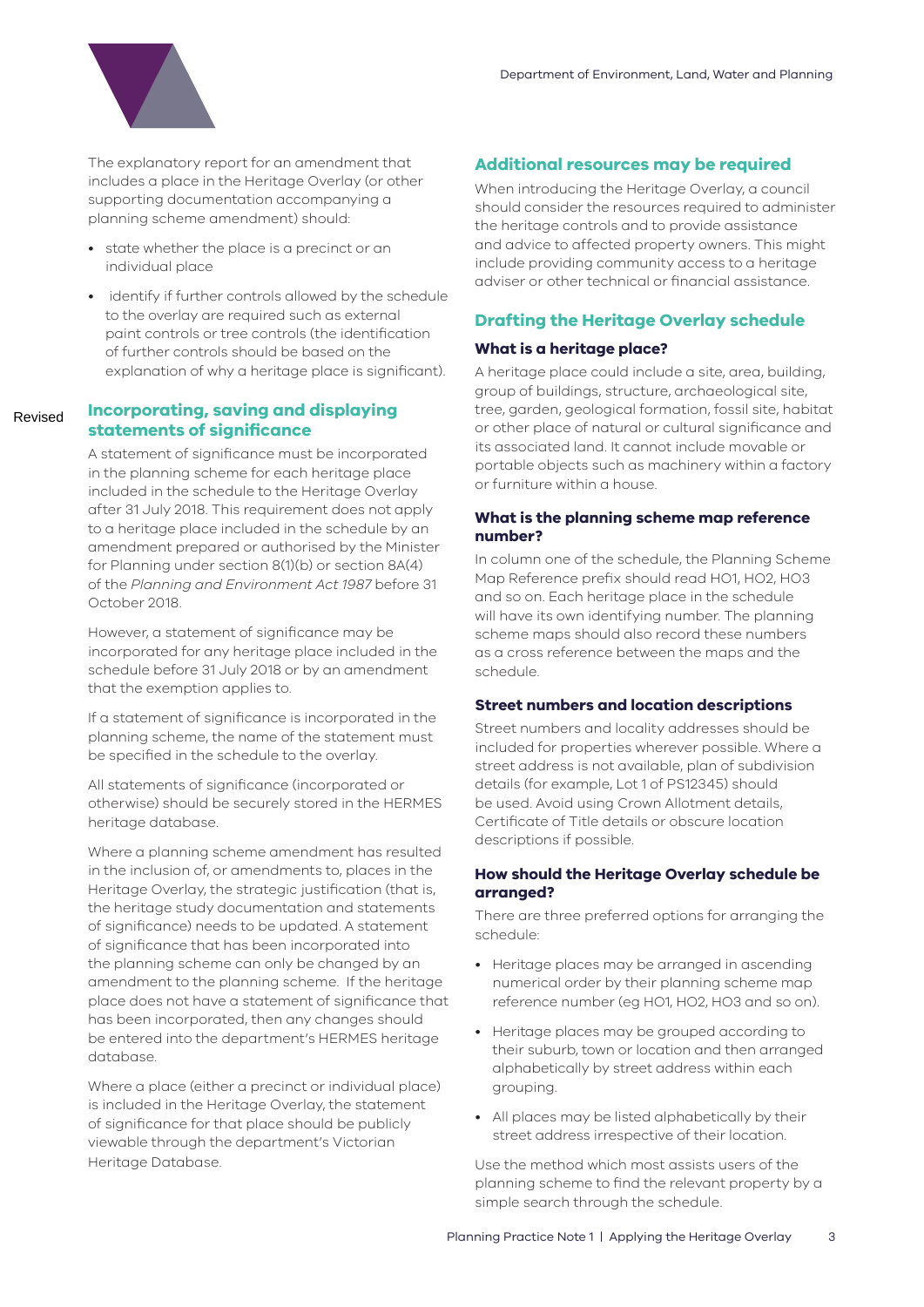

An example of a schedule to the Heritage Overlay is included at **Appendix B**.

#### **Application requirements**

The schedule allows for application requirements to be specified.

#### **Incorporated plan**

Clause 43.01-3 of the Heritage Overlay allows an incorporated plan to be prepared to identify works to a heritage place that are exempt from the need for a planning permit. To do so, the plan must be specified in the schedule to the overlay and must also be listed in the schedule to Clause 72.04.

#### **Statements of significance**

Where a statement of significance is incorporated in the planning scheme, it must be given a title which includes the name of the heritage place or if there is no name specified, the full address of the heritage place. The title of the statement of significance must be specified in the schedule to the overlay. The title of the statement must also be listed in the schedule to Clause 72.04.

#### **Heritage design guidelines**

Where detailed heritage design guidelines have been prepared for a heritage place, they may be incorporated into the planning scheme. The title of the incorporated document must be specified in the schedule to the overlay and must also be listed in the schedule to Clause 72.04.

#### **Applying external painting controls**

External painting controls over particular heritage places can be applied in the schedule by including a 'yes' in the External Paint Controls Apply? column.

#### **Applying internal alterations controls**

Internal alteration controls over specified buildings can be applied in the schedule by including a 'yes' in the Internal Alteration Controls Apply? column. This provision should be applied sparingly and on a selective basis to special interiors of high significance. The statement of significance for the heritage place should explain what is significant about the interior and why it is important.

#### **Applying tree controls**

The schedule can apply tree controls over heritage places. The tree controls could apply to the whole of a heritage place (for example, over a house site or an area) or a tree or group of trees could be specifically nominated as the heritage place.

Tree controls are applied by including a 'yes' in the Tree Controls Apply? column. Tree controls should only be applied where there has been a proper

assessment. The statement of significance for the heritage place should identify the particular trees that are significant (under "What is significant?") and why the tree or trees are important.

If only one, or a few trees within a large property are considered significant, the 'Tree Controls Apply' column can be qualified with the relevant details. A planning permit would then only be required to remove, destroy or lop the trees that were specifically identified in the column.

This control is designed to protect trees that are of intrinsic significance (such as trees that are included on the National Trust Heritage Register), or trees that contribute to the significance of a heritage place (for example, trees that contribute to the significance of a garden or area). The control is not meant to protect trees for their amenity value. See *Planning Practice Note 7 – Vegetation Protection in Urban Areas* for alternative methods of vegetation protection.

#### **Outbuildings and fences**

Councils may consider that certain outbuildings and/or fences on heritage sites are significant and can therefore require that these be subject to the notice and review requirements of the *Planning and Environment Act 1987*. This is achieved by including the word 'yes' in the column headed 'Outbuildings or fences which are not exempt under Clause 43.01-4?'.

It is helpful to landowners and users of the planning scheme if the column in the schedule identifies the particular outbuildings and/or fences that are considered to be significant. The statement of significance for the heritage place should also identify the particular outbuildings and/or fences that are significant (under "What is significant?") and why they are important.

#### **How should places in the Victorian Heritage Register be treated in the schedule and map?**

Section 56 of the *Heritage Act 2017* (Heritage Act) requires that the Minister for Planning must 'prepare and approve an amendment to any planning scheme applying to a place which is included or amended in the Heritage Register to identify the inclusion or amendment of that place in the Heritage Register'. This is intended as an alert to planning scheme users of restrictions that might apply to land under the Heritage Act.

Planning authorities should not amend the schedule or maps as they relate to places in the Victorian Heritage Register and certainly not without the prior approval of Heritage Victoria. This is to ensure that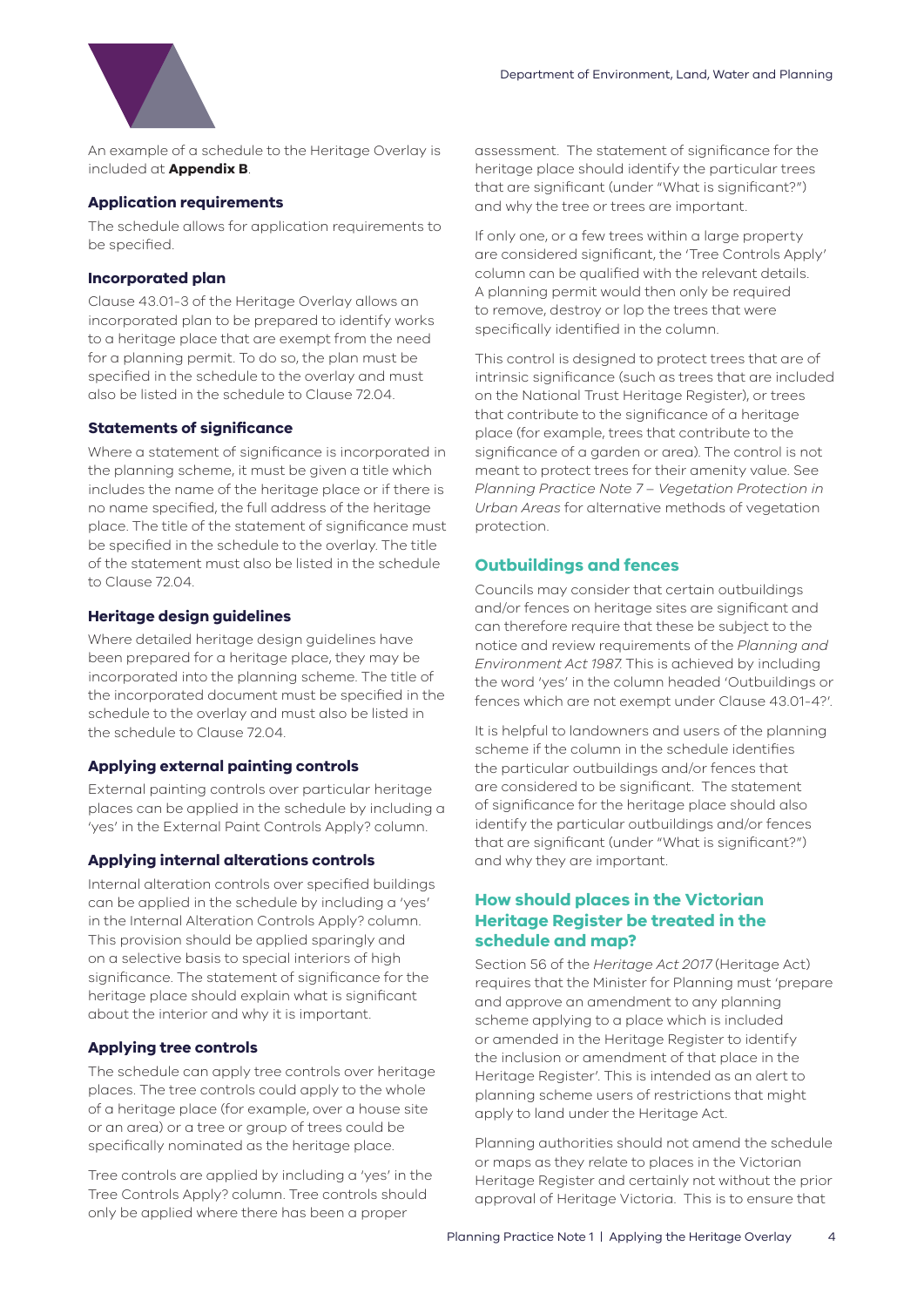

planning schemes accurately reflect the Heritage Register as required by the Heritage Act.

Under Clause 43.01-2, places on the Victorian Heritage Register are subject to the requirements of the Heritage Act and not the planning provisions of the Heritage Overlay. Where Places included in the Victorian Heritage Register are listed in the schedule, a dash should be recorded in columns three (external paint controls), four (internal alteration controls), five (tree controls) and six (outbuildings and fences) to avoid any possible confusion as to whether planning provisions apply to these properties. In column seven ('Included on the Victorian Heritage Register ...') the reference number of the property on the Victorian Heritage Register should be included as an aid to users of the planning scheme.

#### **Allowing a prohibited use of a heritage place**

It is possible to make a prohibited use permissible at a specific place by including a 'yes' in the Prohibited uses may be permitted? column.

This provision should not be applied to significant areas because it might result in the de facto rezoning of a large area. The provision should only be applied to specific places. For example, the provision might be used for a redundant church, warehouse or other large building complex where it is considered that the normally available range of permissible uses is insufficient to provide for the future conservation of the building. Currently this provision applies in the metropolitan area of Melbourne to places that are included on the Victorian Heritage Register.

#### **Aboriginal heritage places**

Scarred trees, stone arrangements and other places significant for their Aboriginal associations can be identified by including a 'yes' in the Aboriginal Heritage Place? column. As with any place listed in the Schedule to the Heritage Overlay, supporting justification is expected to apply this provision.

The standard permit requirements of Clause 43.01-1 of the Heritage Overlay apply to Aboriginal heritage places included in the schedule. Clause 43.01-10 reminds a responsible authority that the requirements of the *Aboriginal Heritage Act 2006* apply to these places.

#### **How are heritage precincts and areas treated?**

Significant precincts and areas should be identified in the schedule and be mapped.

#### **How are individual buildings, trees or properties of significance located within significant areas treated?**

The provisions applying to individual buildings and structures are the same as the provisions applying to areas, so there is no need to separately schedule and map a significant building, feature or property located within a significant area.

The only instance where an individual property within a significant area should be scheduled and mapped is where it is proposed that a different requirement should apply. For example, external painting controls may be justified for an individual building of significance but not over the heritage precinct surrounding the building.

Alternatively, tree controls may be justified for a specific tree or property within a significant precinct but not over the whole precinct. In such situations the individual property or tree should be both scheduled and mapped.

Significant buildings or structures within a significant precinct can be identified through a local planning policy.

#### **Curtilages and Heritage Overlay polygons**

The Heritage Overlay applies to both the listed heritage item and its associated land. It is usually important to include land surrounding a building, structure, tree or feature of importance to ensure that any development, including subdivision, does not adversely affect the setting, context or significance of the heritage item. The land surrounding the heritage item is known as a 'curtilage' and will be shown as a polygon on the Heritage Overlay map. In many cases, particularly in urban areas and townships, the extent of the curtilage will be the whole of the property (for example, a suburban dwelling and its allotment).

However, there will be occasions where the curtilage and the Heritage Overlay polygon should be reduced in size as the land is of no significance. Reducing the curtilage and the polygon will have the potential benefit of lessening the number of planning permits that are required with advantages to both the landowner and the responsible authority. Examples of situations where a reduction in the curtilage and polygon may be appropriate include:

• A homestead on a large farm or pastoral property where it is only the house and/or outbuildings that is important. In most cases with large rural properties, the inclusion of large areas of surrounding farmland is unlikely to have any positive heritage benefits or outcomes.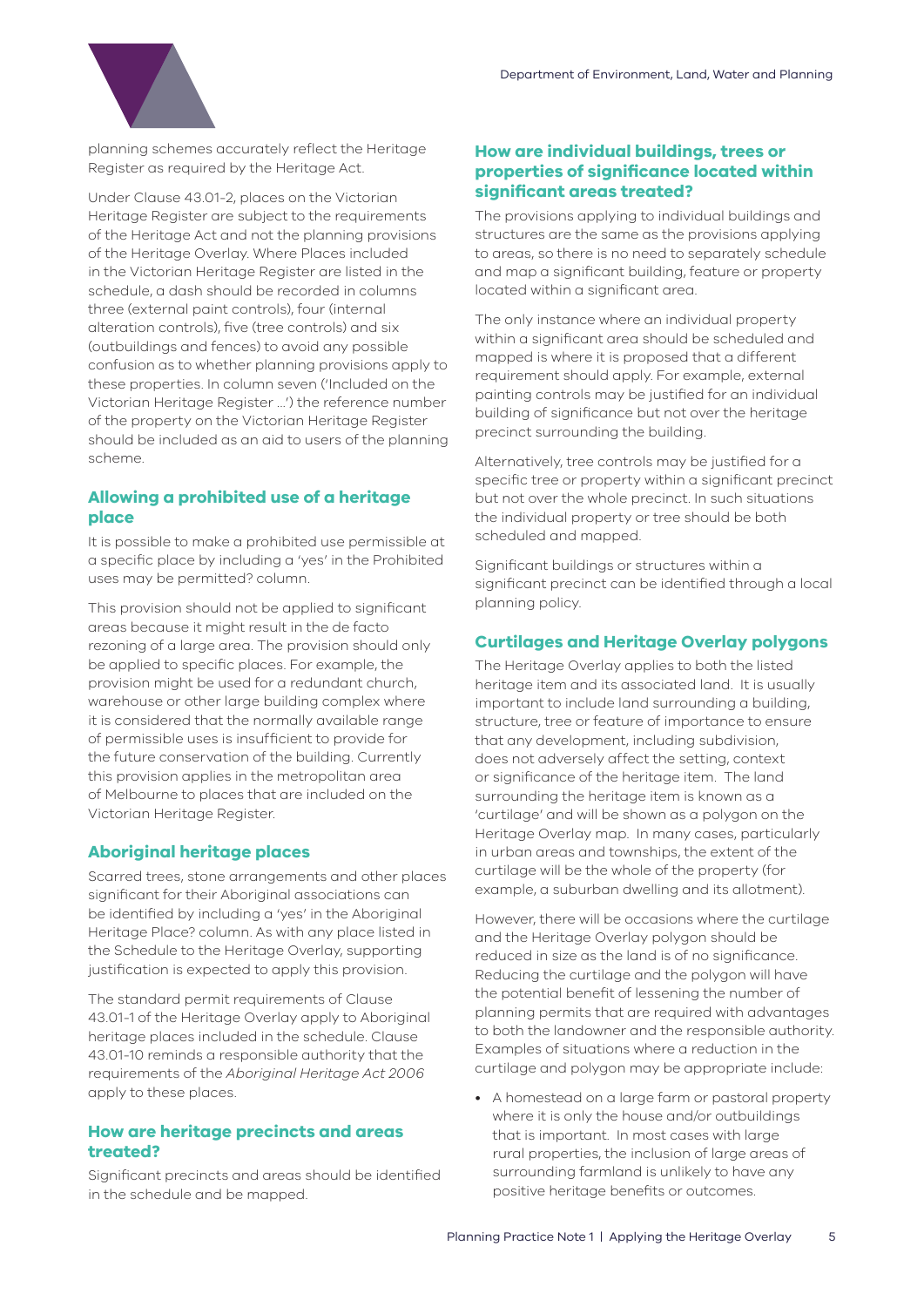

- A significant tree on an otherwise unimportant property.
- A horse trough, fountain or monument in a road reservation.
- A grandstand or shelter in a large but otherwise unimportant public park.

Suggested steps in establishing a curtilage and polygon include:

- 1. Review the heritage study documentation and ask the question 'What is significant?'. The polygon should capture those elements of the place that are significant. If there are multiple elements that are widely dispersed on the property, one option may be to have multiple polygons which share the same Heritage Overlay number.
- 2. In addition to capturing the elements that are significant, it is almost always necessary to include a curtilage (see definition above) to:
	- retain the setting or context of the significant building, structure, tree or feature
	- regulate development (including subdivision) in proximity to the significant building, tree or feature.
- 3. Where possible, uncomplicated and easily recognised boundaries (such as a fence line) leave little room for potential dispute in terms of the land affected by any future Overlay.
- 4. Use aerial photos where they exist to assist in identifying a reduced curtilage.
- 5. Where access is possible, 'ground truthing' may be of assistance.
- 6. Explain the basis for the reduced curtilage polygon in the heritage study documentation
- 7. Where questions might arise in the future as to the extent of the polygon shown on the planning scheme map, use the entry in the Schedule to the Heritage Overlay (i.e. column two) to specify the area covered by the polygon. For example:

*"The heritage place is the Moreton Bay Fig Tree and land beneath and beyond the canopy of the tree and extending for a distance of five metres from the canopy edge."*

#### **Mapping heritage places**

All heritage places must be both scheduled and mapped.

In each case, care should be taken to ensure that there is an accurate correlation between the Heritage Overlay schedule and the Heritage Overlay map.

The need for care is exemplified by the fact that the Heritage Overlay map will be the determining factor in any dispute as to whether a control applies (for example, in cases where there is conflict between the Heritage Overlay map and the property description or address in the Heritage Overlay schedule).

Councils are encouraged to review their planning schemes to ensure that all heritage places are correctly mapped and that there are no discrepancies between how places are identified in the Heritage Overlay schedule and Heritage Overlay maps.

© The State of Victoria Department of Environment, Land, Water and Planning 2018



This work is licensed under a Creative Commons Attribution 4.0 International licence. You are free to re-use the work under that licence, on the condition that you credit the State of Victoria as author. The licence does not apply to any images, photographs or branding, including the Victorian Coat of Arms, the Victorian Government logo and the Department of Environment, Land, Water and Planning (DELWP) logo. To view a copy of this licence, visit http://creativecommons.org/licenses/by/4.0/

ISBN 1-978-1-74146-710-9 (pdf)

#### **Disclaimer**

This publication may be of assistance to you but the State of Victoria and its employees do not guarantee that the publication is without flaw of any kind or is wholly appropriate for your particular purposes and therefore disclaims all liability for any error, loss or other consequence which may arise from you relying on any information in this publication.

#### **Accessibility**

If you would like to receive this publication in an alternative format, please telephone the DELWP Customer Service Centre on 136 186, or email customer. service@delwp.vic. gov.au (or relevant address), or via the National Relay Service on 133 677, www.relayservice.com.au. This document is also available on the internet at planning.vic.gov.au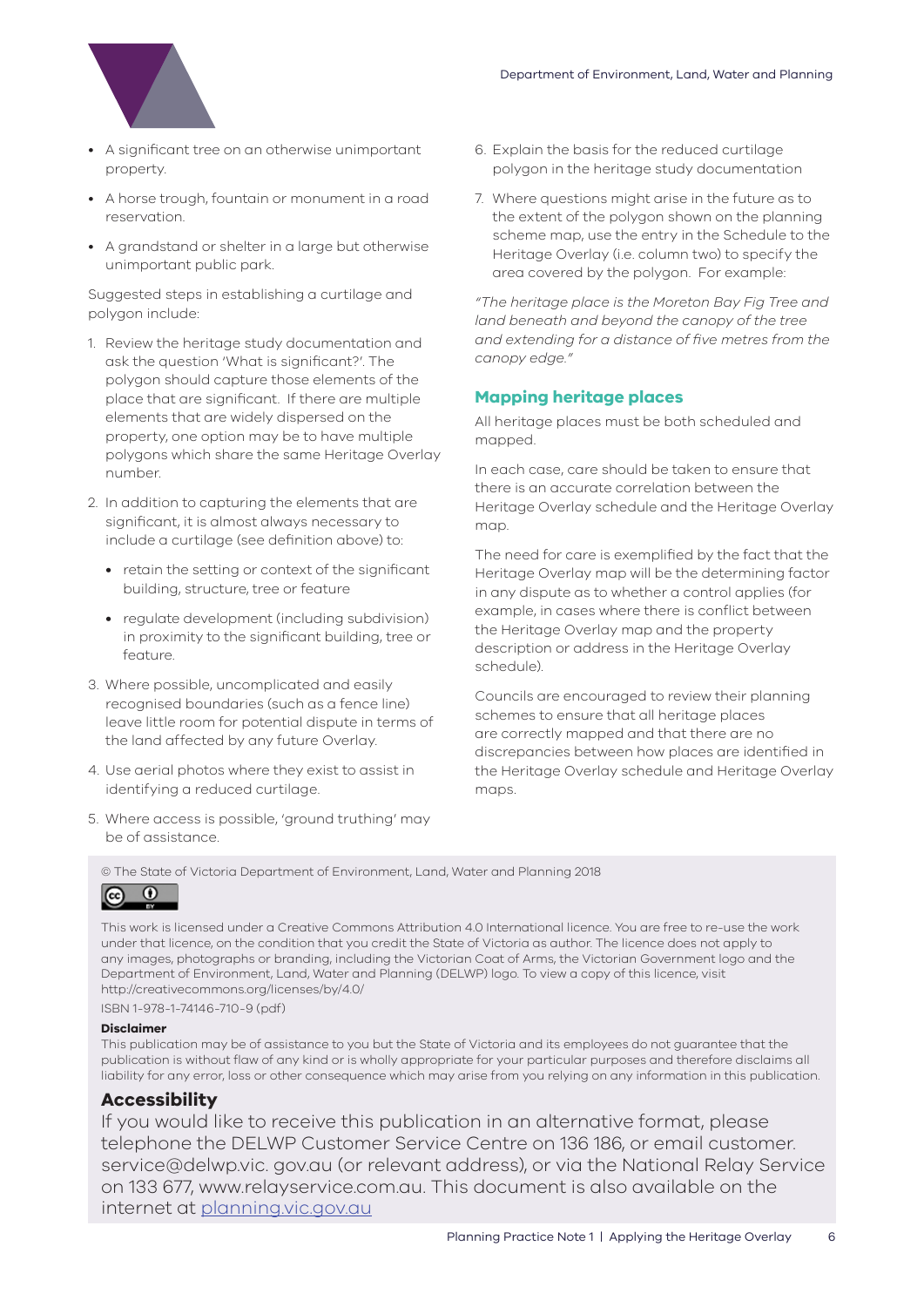

#### **APPENDIX A. Example statement of significance**

GUMNUT PLANNING SCHEME

#### **Wombat Flats Precinct Statement of Significance**

| Heritage Place: Wombat Flats Precinct       | PS ref no: | <b>HO26</b> |
|---------------------------------------------|------------|-------------|
| $Incert$ photo and or man if applicable $l$ |            |             |

*[Insert photo and or map, if applicable]*

#### **What is significant?**

The following features contribute to the significance of the precinct:

The houses constructed from c.1855 to c.1910, as shown on the precinct map.

- The overall consistency of housing form (hipped roofs, single storey wall heights), materials and detailing (weatherboard, face brick or stucco external cladding, corrugated metal roofs, wide verandahs facing the street, brick chimneys), and siting (generous and consistent front and side setbacks).
- Streetscape materials such as bluestone kerb and channel and concrete footpaths. Features that do not contribute to the significance of this place include non-original alterations and additions to the contributory buildings shown on the precinct map and the houses at 32, 24 & 36 Wattle Avenue.

Contributory buildings:

Wattle Avenue: 3,5,7,9,11,13,15,17,19

Myrtle Street: 7,11,12

Features that do not contribute to the significance of this place include non-original alterations and additions to the contributory buildings shown on the precinct map and the houses at 32, 24 & 36 Wattle Avenue.

#### **How is it significant?**

The Wombat Flats Precinct is of local, historic and aesthetic significance to Gumnut Shire.

#### **Why is it significant?**

Historically, the precinct demonstrates how the gold rush encouraged the residential development of this area in the mid-nineteenth century. The later Victorian and Edwardian housing demonstrates the next stage of development, which resulted from the establishment of improved transport links and industries such as the Butterscotch Factory in near-by Lilly Pilly Street. (Criterion A)

The precinct is significant for the way it demonstrates the key phases of development prior to World War I, characterised by mid to late Victorian era housing, supplemented by Edwardian infill, set within a nineteenth century subdivision with a regular allotment pattern. It is representative of the way residential areas in Gumnut developed during this era. (Criterion D)

The mid to late Victorian and Federation/Edwardian houses with characteristic form, materials and detailing are complemented by traditional public realm materials such as concrete footpaths and bluestone kerb and channel. (Criterion E)

#### **Primary source**

*[Insert applicable study and/or citation, if applicable]*

*[Insert grading table for large precincts]*

| <b>Number</b> | <b>Address</b> | Grade        |
|---------------|----------------|--------------|
|               | Wattle Avenue  | Contributory |

This document is an incorporated document in the Gumnut Planning Scheme pursuant to section 6(2)(j) of the Planning and Environment Act 1987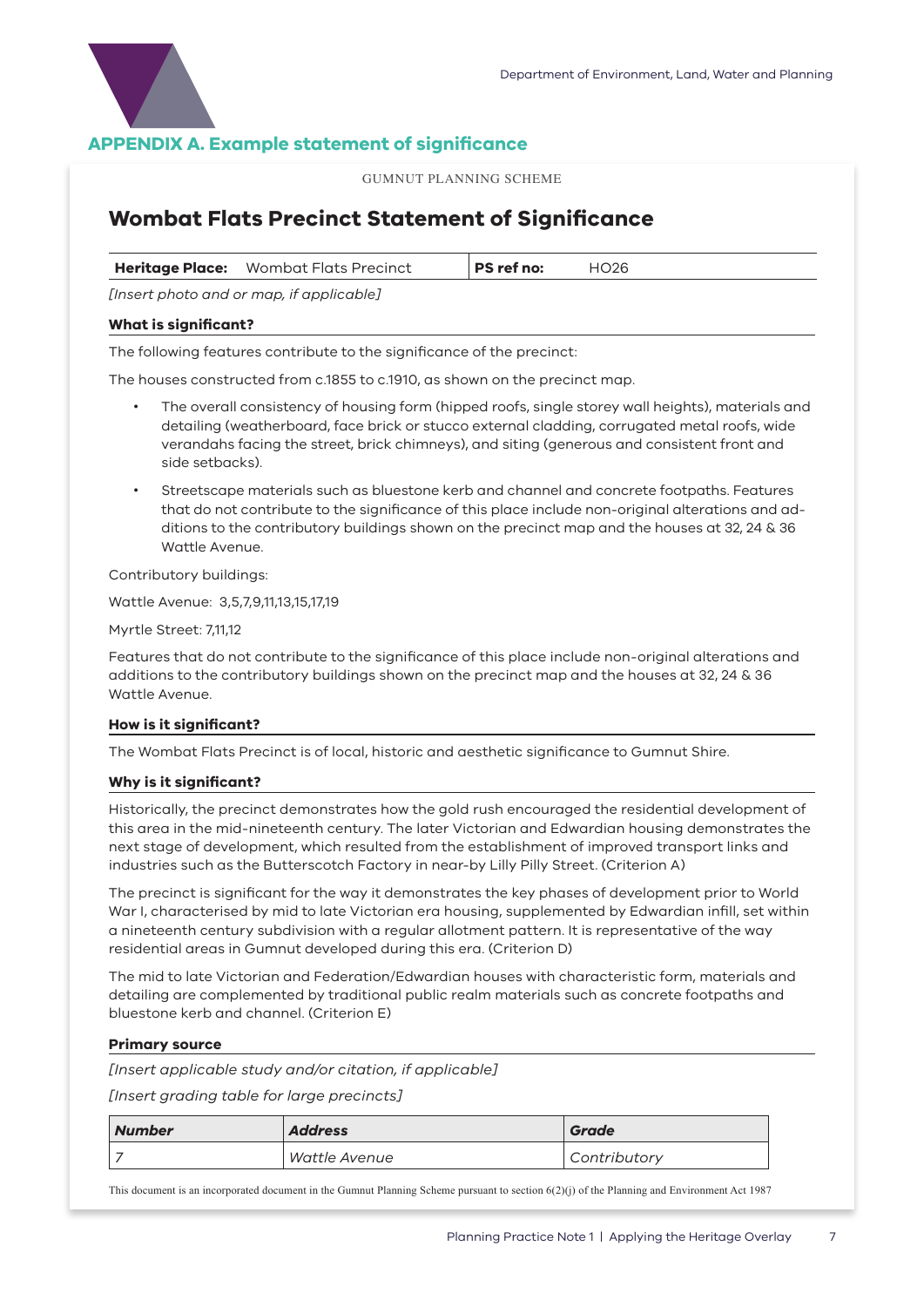

|                  | The requirements of this overlay apply to both the heritage place and its associated land                                                                                                               |                                         |                                                                                                               |                              |                                                                        |                                                                                                                             |                                  |                                 |
|------------------|---------------------------------------------------------------------------------------------------------------------------------------------------------------------------------------------------------|-----------------------------------------|---------------------------------------------------------------------------------------------------------------|------------------------------|------------------------------------------------------------------------|-----------------------------------------------------------------------------------------------------------------------------|----------------------------------|---------------------------------|
| map<br>8s<br>ref | Heritage Place                                                                                                                                                                                          | controls<br>External<br>apply?<br>paint | alteration<br>controls<br>Internal<br>apply?                                                                  | controls<br>apply?<br>Tree   | Clause 43.01-4<br>exempt under<br>or fences not<br><b>Outbuildings</b> | Heritage Register<br>Included on the<br><b>Heritage Act</b><br>under the<br>Victorian<br>2017?                              | permitted?<br>Prohibited<br>uses | Aborigina<br>heritage<br>place? |
| ŠЯ               | 1 Albert Street, Belmont<br>House                                                                                                                                                                       | Yes                                     | ş                                                                                                             | ş                            | Yes, front fence                                                       | $\frac{1}{2}$                                                                                                               | ş                                | ş                               |
| H <sub>O2</sub>  | 57 Albert Street, Belmont<br>Althol House                                                                                                                                                               |                                         |                                                                                                               |                              |                                                                        | Ref No H456<br>Yes                                                                                                          | Yes                              | ş                               |
| HO <sub>3</sub>  | The heritage place is the Moreton Bay Fig Tree and<br>land beneath the canopy edge of the tree for a<br>distance of five metres from the canopy edge<br>26 Bryant Street, Ceres<br>Moreton Bay Fig Tree | $\frac{1}{2}$                           | ş                                                                                                             | Yes                          | $\frac{1}{2}$                                                          | ş                                                                                                                           | ş                                | $\frac{1}{2}$                   |
| HO <sub>4</sub>  | Station Street, Geelong<br>Barwon River Bridge                                                                                                                                                          |                                         |                                                                                                               |                              |                                                                        | Ref No H789<br>Yes                                                                                                          | $\frac{1}{2}$                    | ş                               |
| HO <sub>5</sub>  | William Street, Geelong<br>William Street Precinct<br>Incorporated plan:                                                                                                                                | Yes                                     | ş                                                                                                             | ş                            | ş                                                                      | ş                                                                                                                           | ş                                | ş                               |
|                  | William Street Precinct permit exemptions<br>Statement of significance:                                                                                                                                 |                                         | significance and design guidelines<br>An incorporated plan, statement of<br>are listed in column 2, under the | relevant heritage place name |                                                                        | schedule before 31 July 2018 are<br>Heritage places listed in the<br>not required to include a<br>statement of significance |                                  |                                 |
|                  | OVERLAYS - CLAUSE 43.01 - SCHEDULE                                                                                                                                                                      |                                         |                                                                                                               |                              |                                                                        |                                                                                                                             |                                  | PAGE 1 OF 2                     |

#### **APPENDIX B. Example schedule to the Heritage Overlay**

GUMNUT PLANNING SCHEME GUMNUT PLANNING SCHEME

# SCHEDULE TO CLAUSE 43.01 HERITAGE OVERLAY **SCHEDULE TO CLAUSE 43.01 HERITAGE OVERLAY --/--/20--**

- Application requirements **1.0 Application requirements --/--/20--**
	- None specified. None specified.

## Heritage places **2.0 Heritage places --/--/20--**